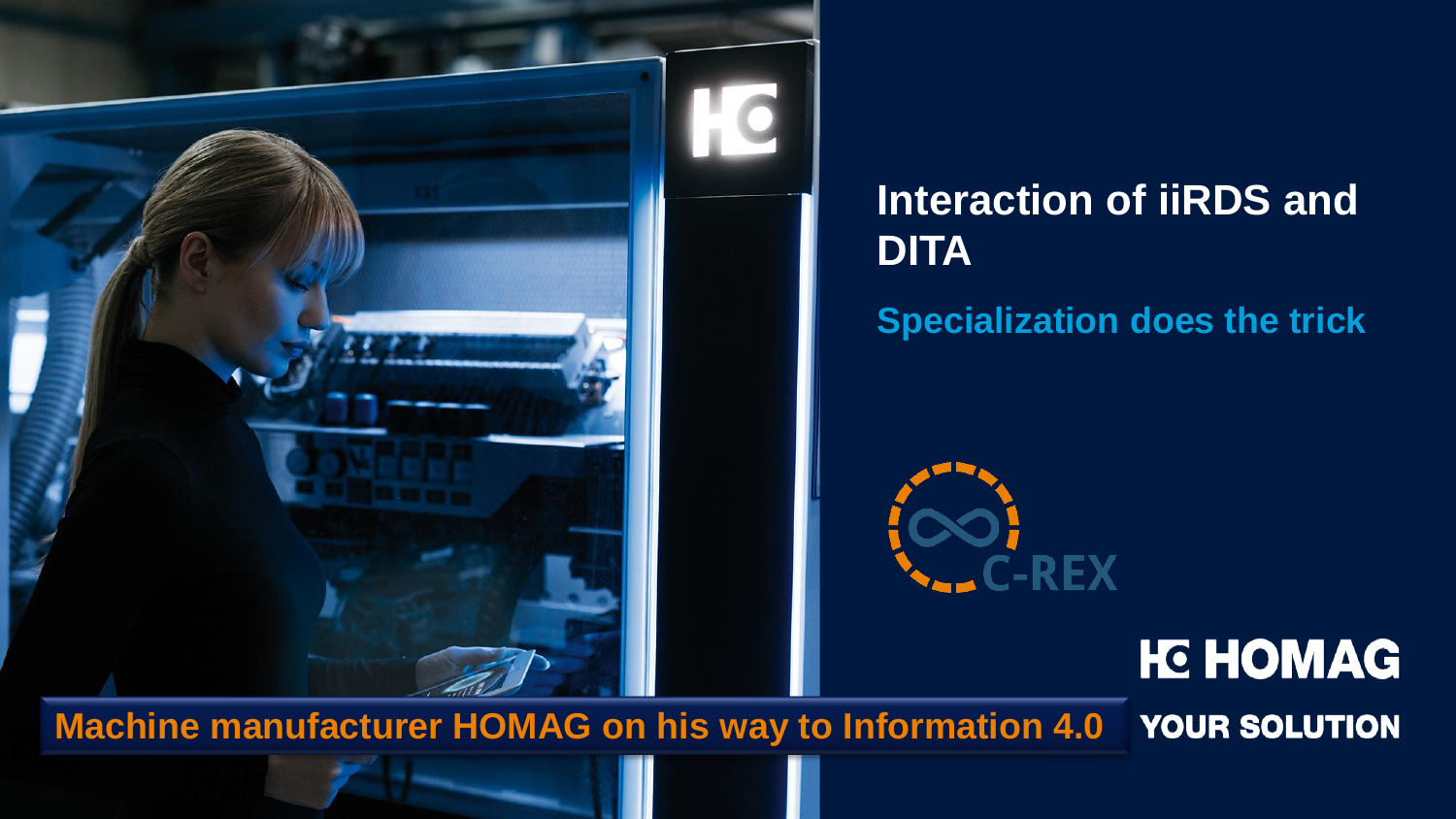# **Project manager**<br>on customer side



Andreas Wolf Andreas.Wolf@homag.com

HOMAG Group AG Homagstraße 3-5 D-72296 Schopfloch

www.homag.com

**HC HOMAG YOUR SOLUTION** 



#### **on customer side on service provider side**



Markus Wiedenmaier Markus.Wiedenmaier@c-rex.net

c-rex.net GmbH Hauptstraße 34 D-78259 Mühlhausen-Ehingen

www.c-rex.net

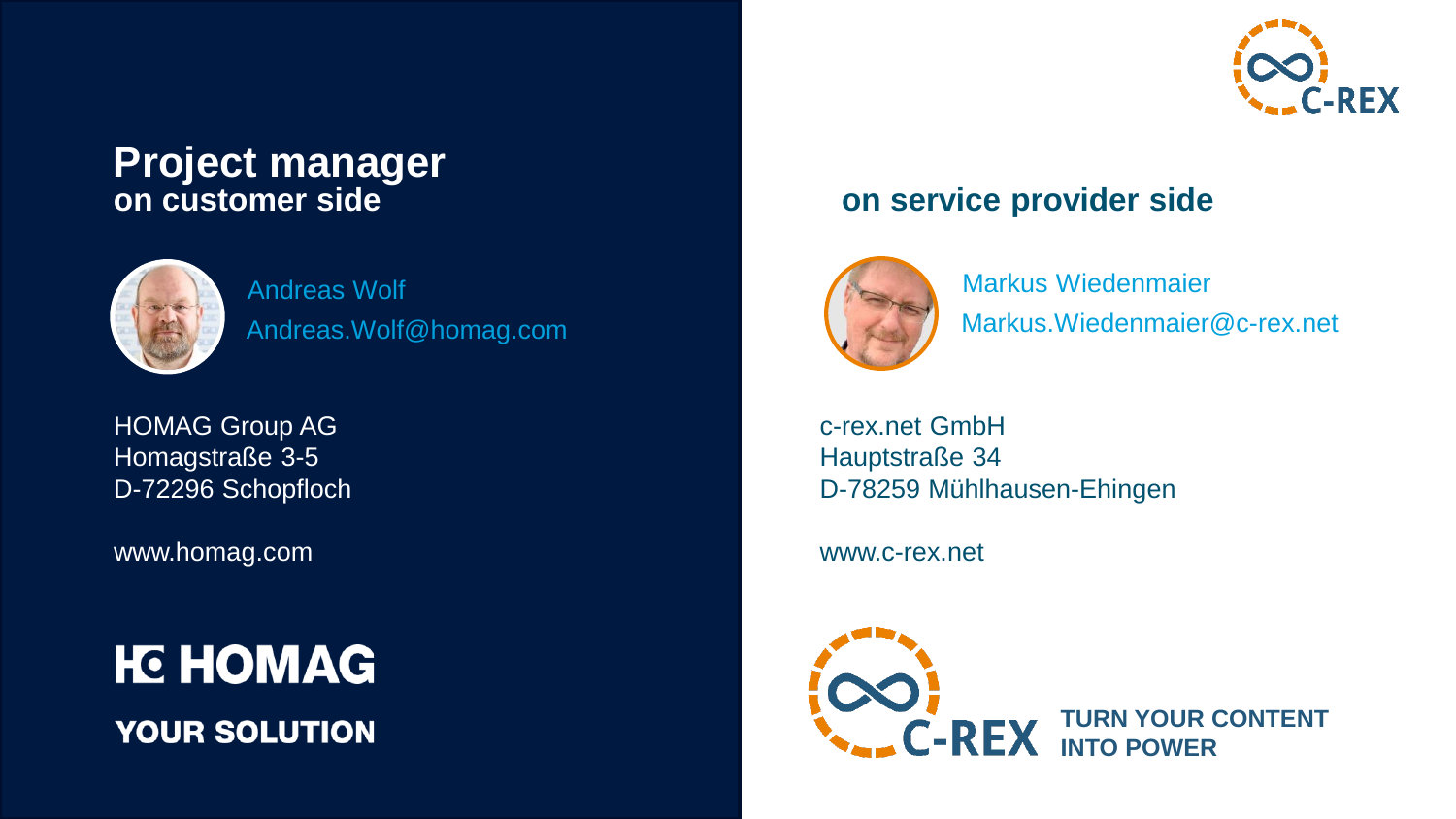## **HOMAG: Automated into the future Partner of the industry**



**HE HOMAG** 



- HOMAG is the global partner of the woodworking industry with leading machines and plants, complemented by groundbreaking digital solutions.
- Our product portfolio guarantees a future-proof industrial production with its modular structure and its high-ranking degree of automation.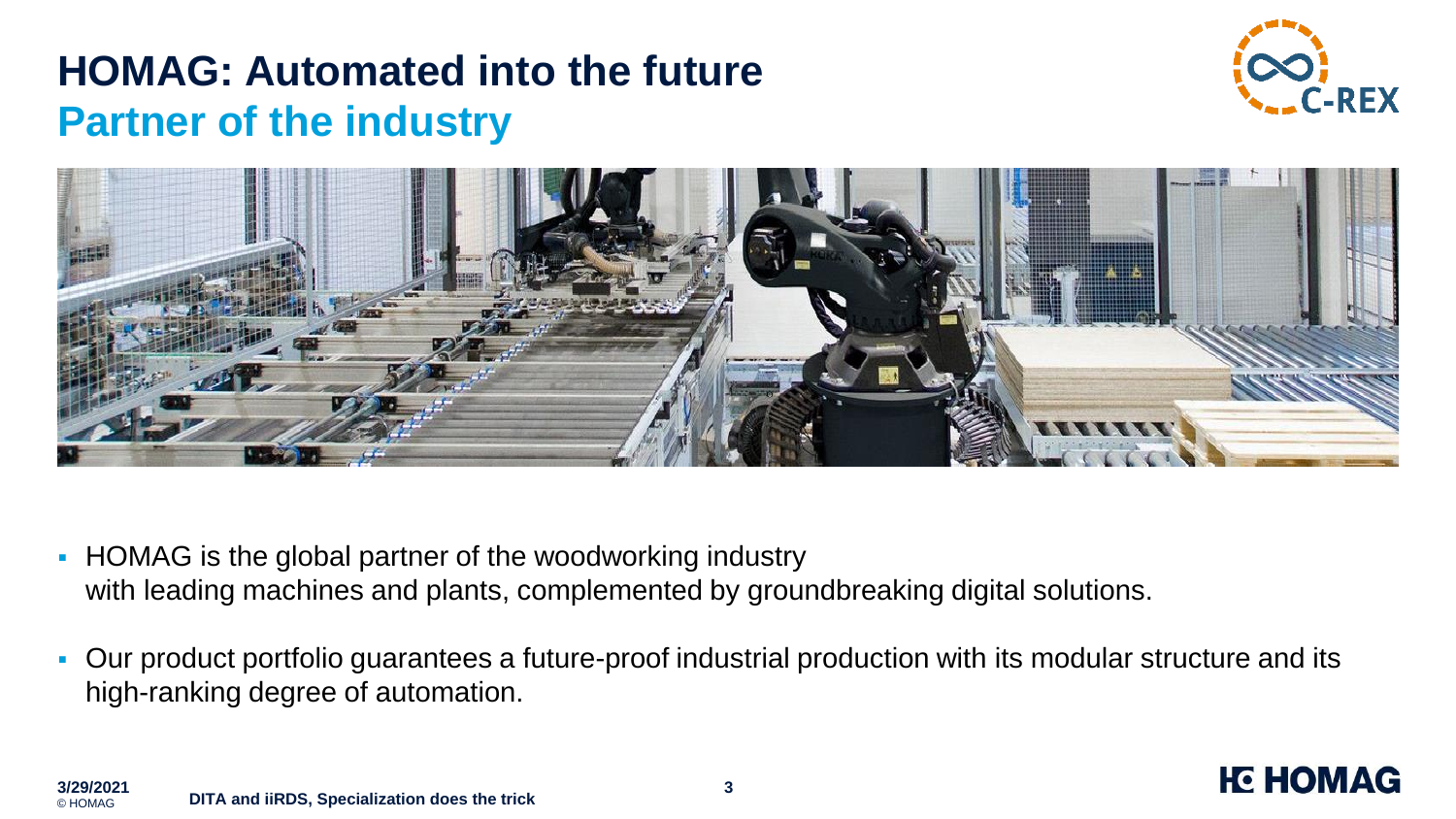## **HOMAG Global Player Our production, sales and service network**







© HOMAG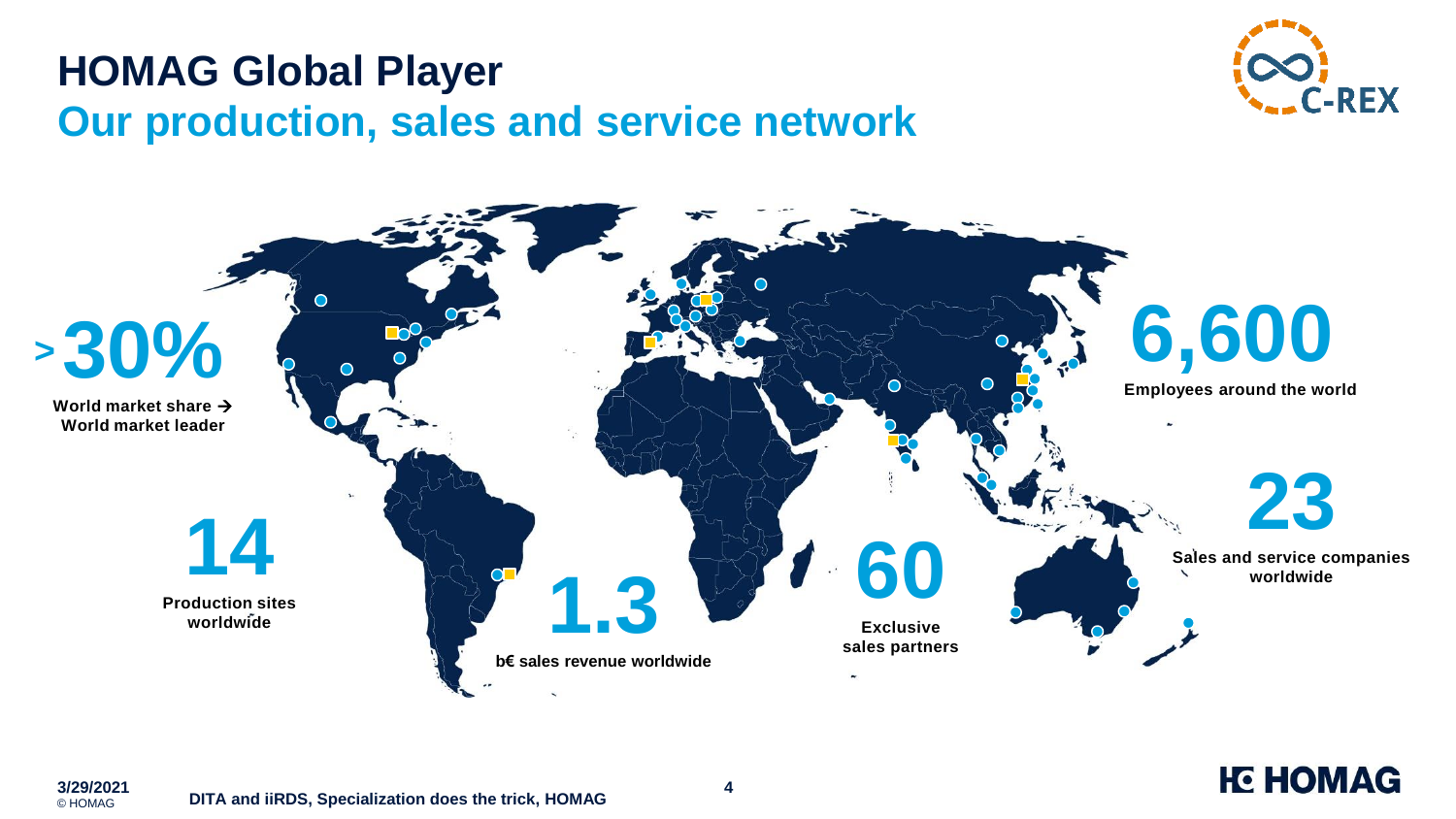

| $(\infty)$ | <b>Digital Transformation Service</b> |
|------------|---------------------------------------|
| $(\infty)$ | Convert any to any                    |
| $(\infty)$ | <b>Information Extraction</b>         |
| $(\infty)$ | <b>Information Delivery Service</b>   |
| (00)       | Content API based on iiRDS            |

c-rex.net GmbH opens the way to the digital world of technical documentation with its data services [c-rex.net DTS](https://dts.c-rex.net/) and [c-rex.net IDS.](https://ids.c-rex.net/)

Our customers value our many years of expertise in system integration, automation and data structuring.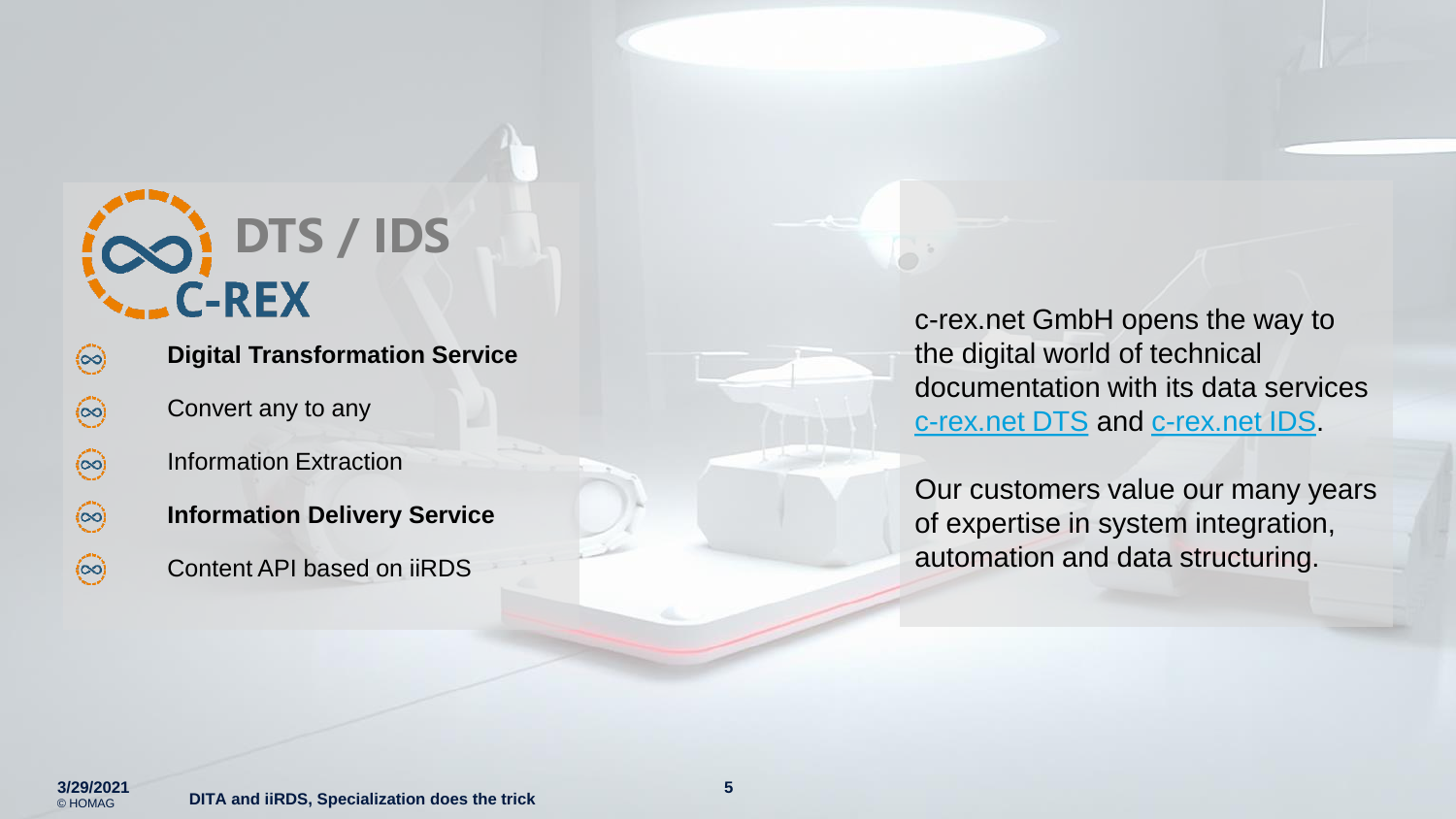# **Initial Situation and Objective Initial Situation**



**HG HOMAG** 

- HOMAG uses FrameMaker with DITA to create technical information.
- Assembly-oriented documentation is created in the form of topics that are assigned to a machine or component of a machine.
- The document management system integrated in SAP is used for document management.
- You can read how this works in the [Adobe HOMAG Success Story](https://business.adobe.com/customer-success-stories/homag-group-case-study.html) or in the [c-rex.net blog post.](https://blog.c-rex.net/de-DE/posts/Homag-success-1.html)

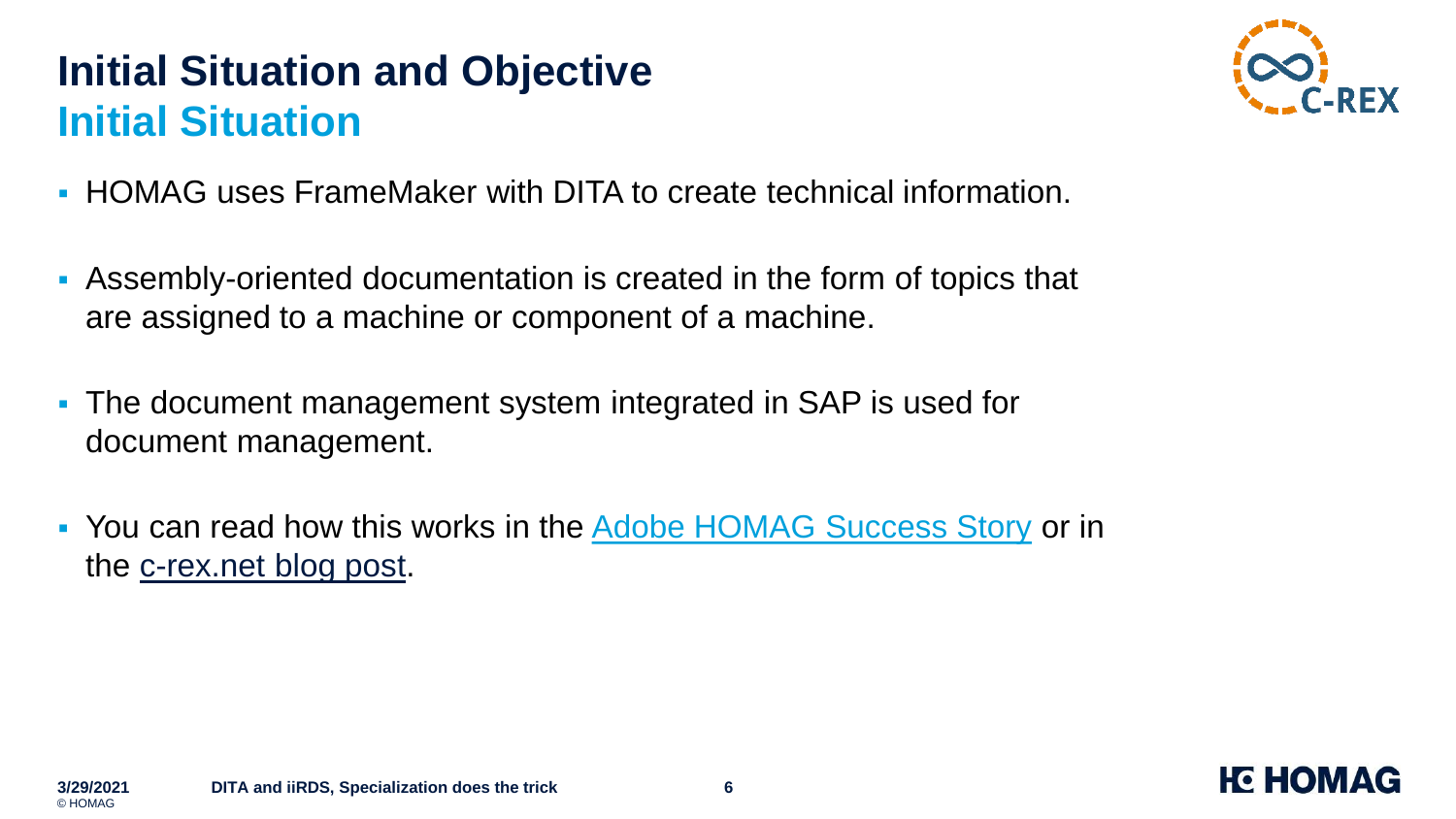# **Initial Situation and Objective Objective / Task**



**HC HOM** 

- The objective was to load data packages with suitable information into the HOMAG Cloud and link them to the machines.
- Machine operators and service technicians should be informed about problems on a machine via the HOMAG ServiceAssist App and be presented with the appropriate information immediately and without having to search for it themselves.
- To this end, the HOMAG developers delivered in an interface definition which metadata should be supplied from the technical documentation.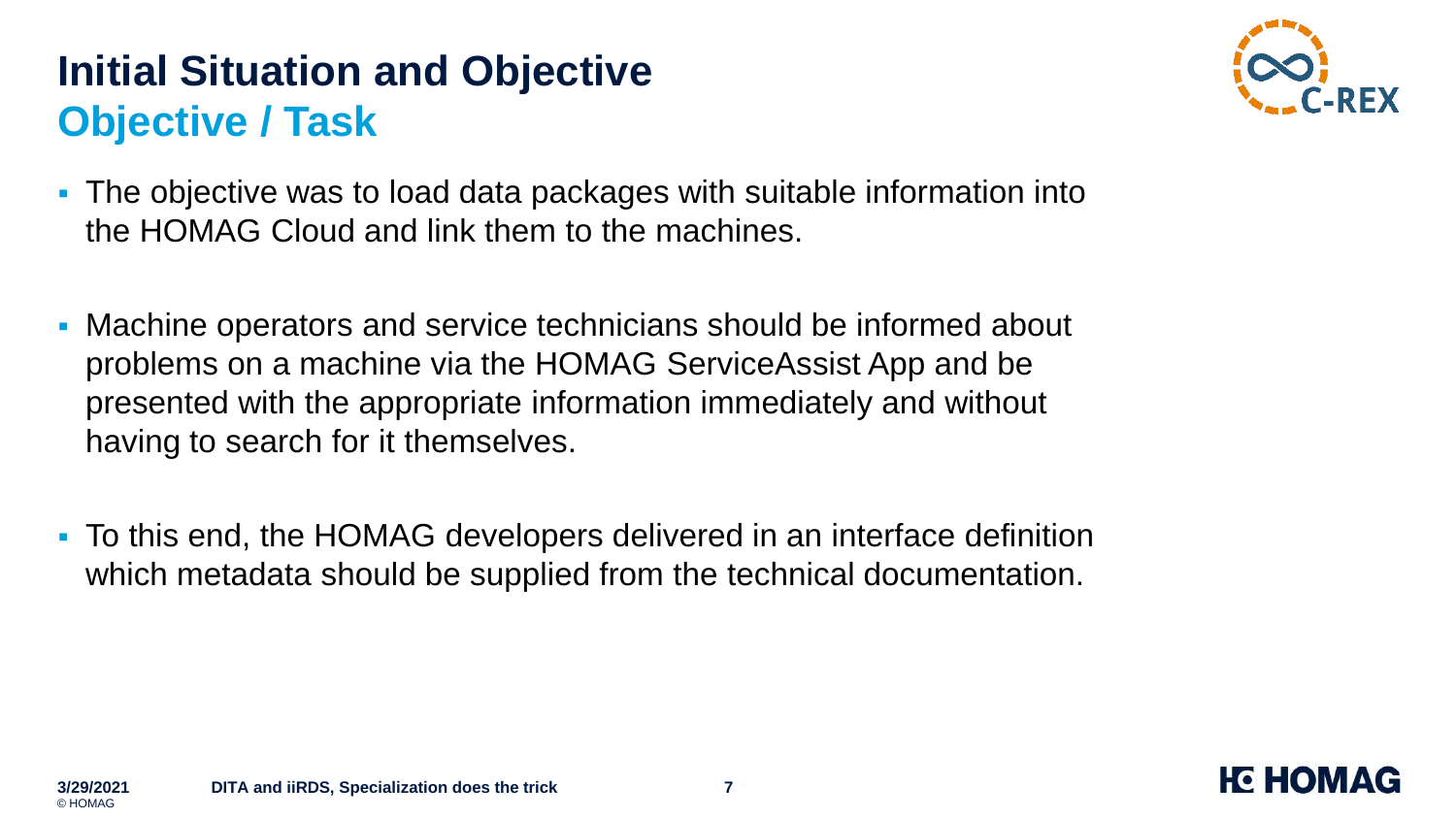#### **Approach to the solution and steps to success**

- Because the task involved the exchange of information between two different systems, namely the technical documentation contained in SAP and the HOMAG machines, it was obvious to look in the direction of **iiRDS**.
- **Therefore, we mapped the** list of required metadata against iiRDS. It turned out that there were only a few requirements that were not covered by iiRDS.





**HE HOMAG**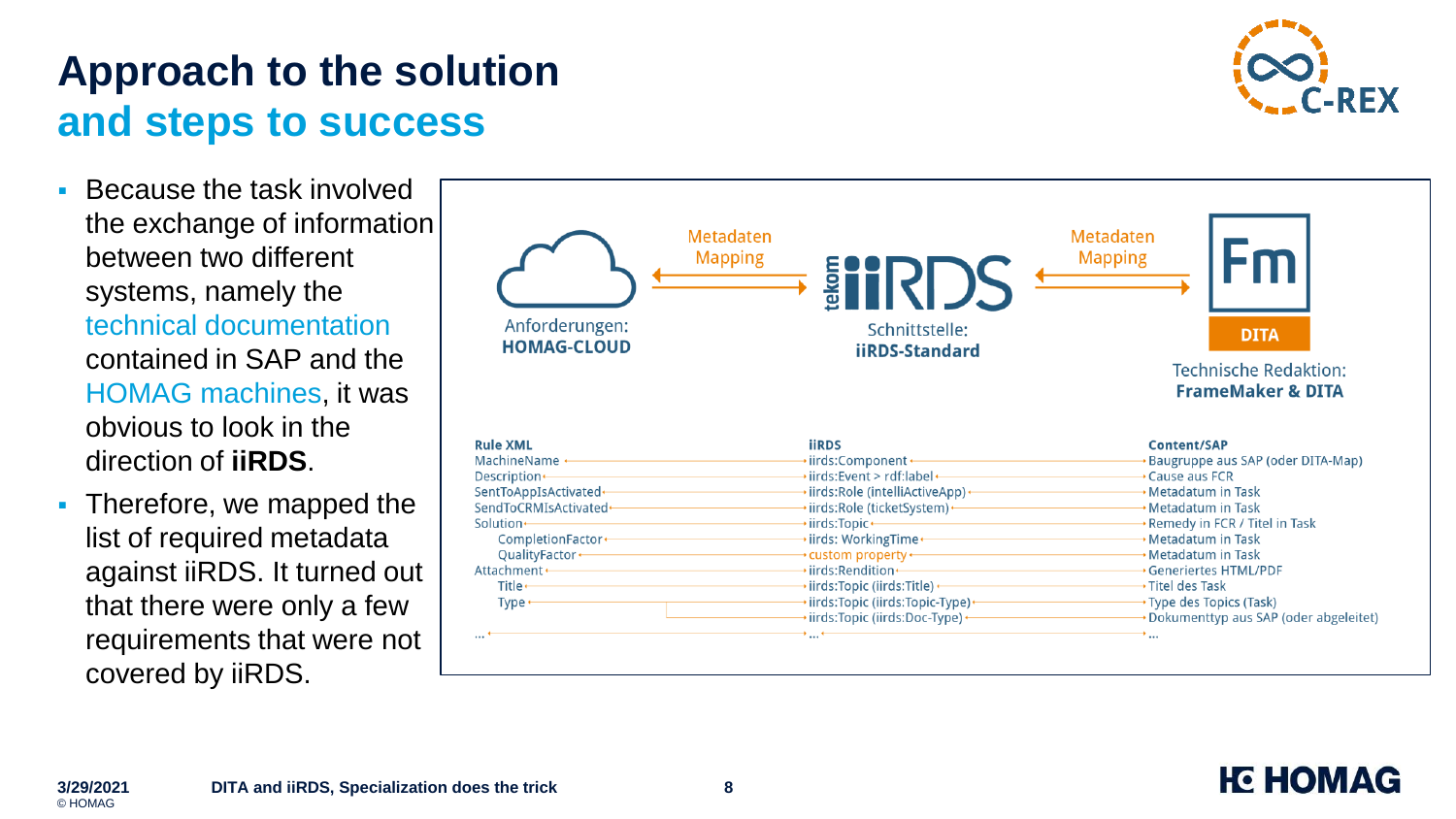# **Steps to success iiRDS customization and DITA specialization**



**HG HOM** 

#### **First step: Using docking points and custom properties in iiRDS**

- For everything that could not be easily mapped in iiRDS, we used the so-called docking points in the iiRDS standard. These are used to store metadata from other standards (e. g. ECLASS) or custom structures for products and assemblies.
- In the targeted cloud solution, the QualityFactor should provide information on the percentage of success a solution proposed in the service app has had with other users.
- This quality factor is not defined in iiRDS. We have therefore added a custom property for this and thus extended the iiRDS standard.

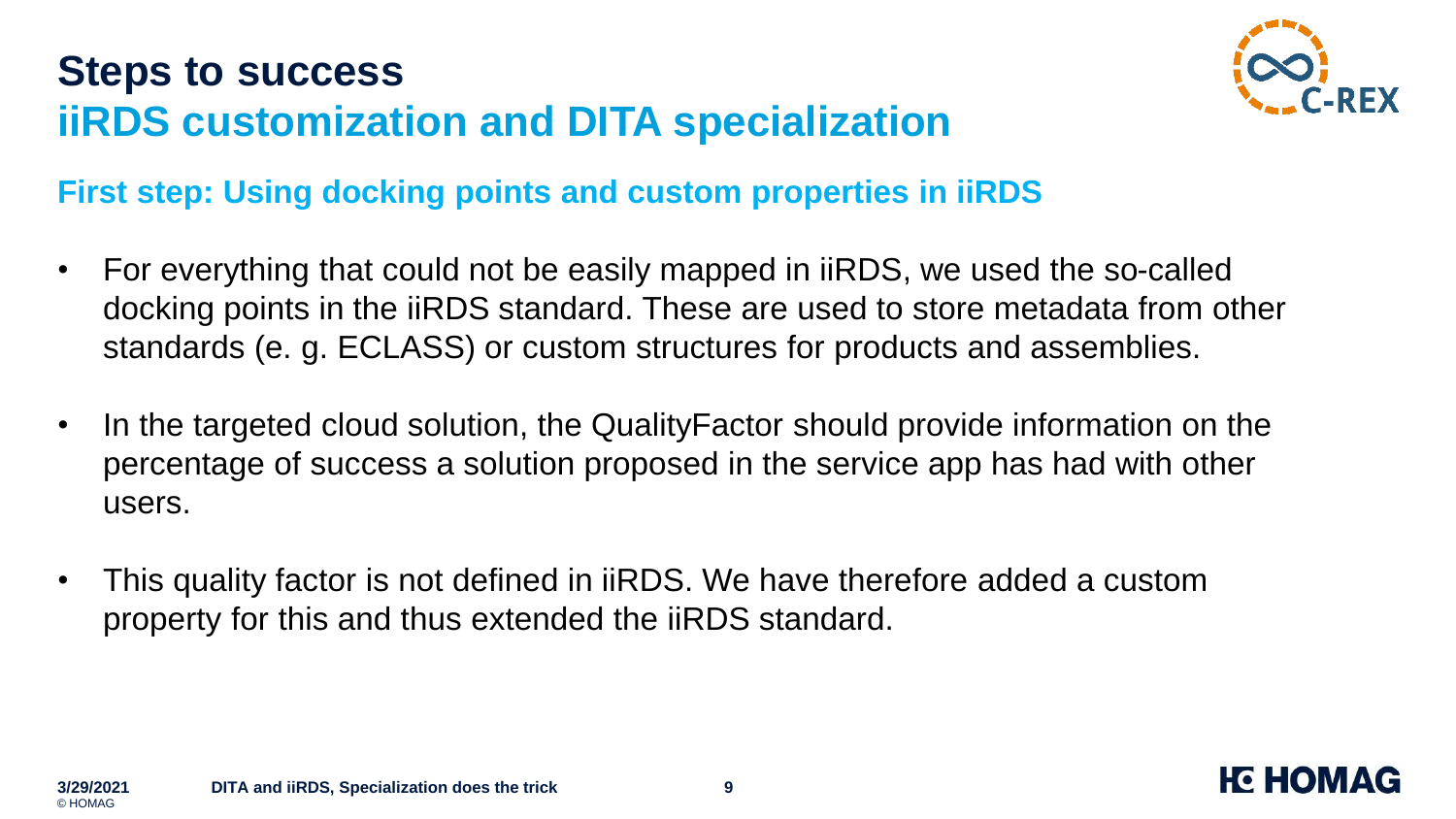# **Steps to success iiRDS customization and DITA specialization**



**HC HOM** 

#### **Second step: Use of specialized DITA topics**

In the next step we checked what needed to be changed in the existing DITA editing environment. Let's take a look at the DITA structures that were available in the HOMAG documentation. There are already two specialized topics.

- HomagFCR (Fault Cause Remedy) derived from the standard topic type "Troubleshooting".
- HomagTask derived from the standard topic type "Task".

We have extended these two specialized topic types in such a way that the authors of fault descriptions can, on the one hand, define the required metadata and, on the other hand, establish relationships via links in the "Remedy" to the solutions.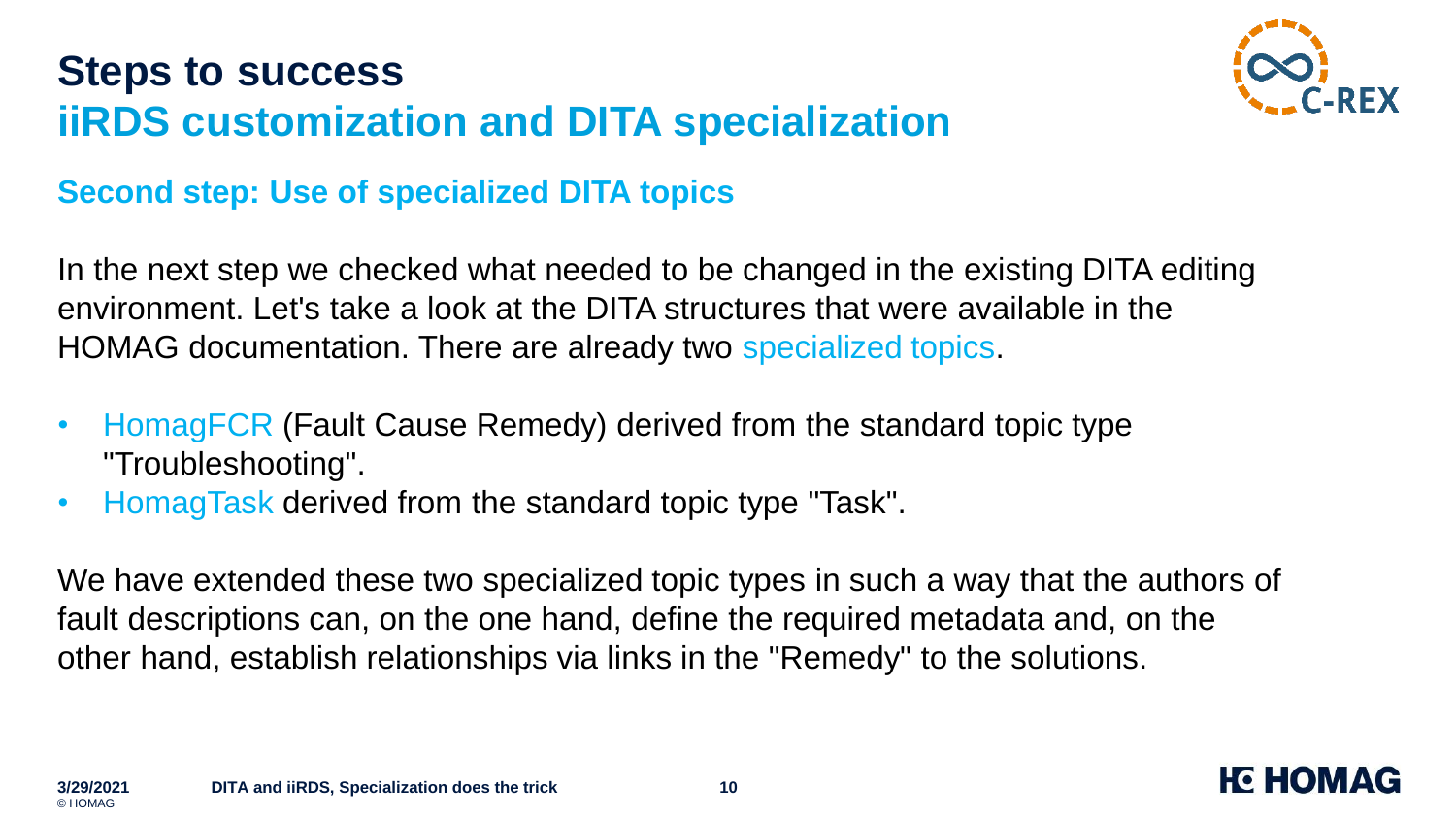# **The DITA/iiRDS solution in practical use Effects on the work of technical editor**



**HC HOM** 

- Technical editors create their content in their FrameMaker environment as usual.
- As a new extended task, technical editors must now additionally define metadata in the prolog of the DITA topic.
- The structure of the "error description" topic type HomagFCR has changed. Action steps that describe the remedy for an error (fault) are no longer described directly in this topic as before, but as a crossreference to a task topic.

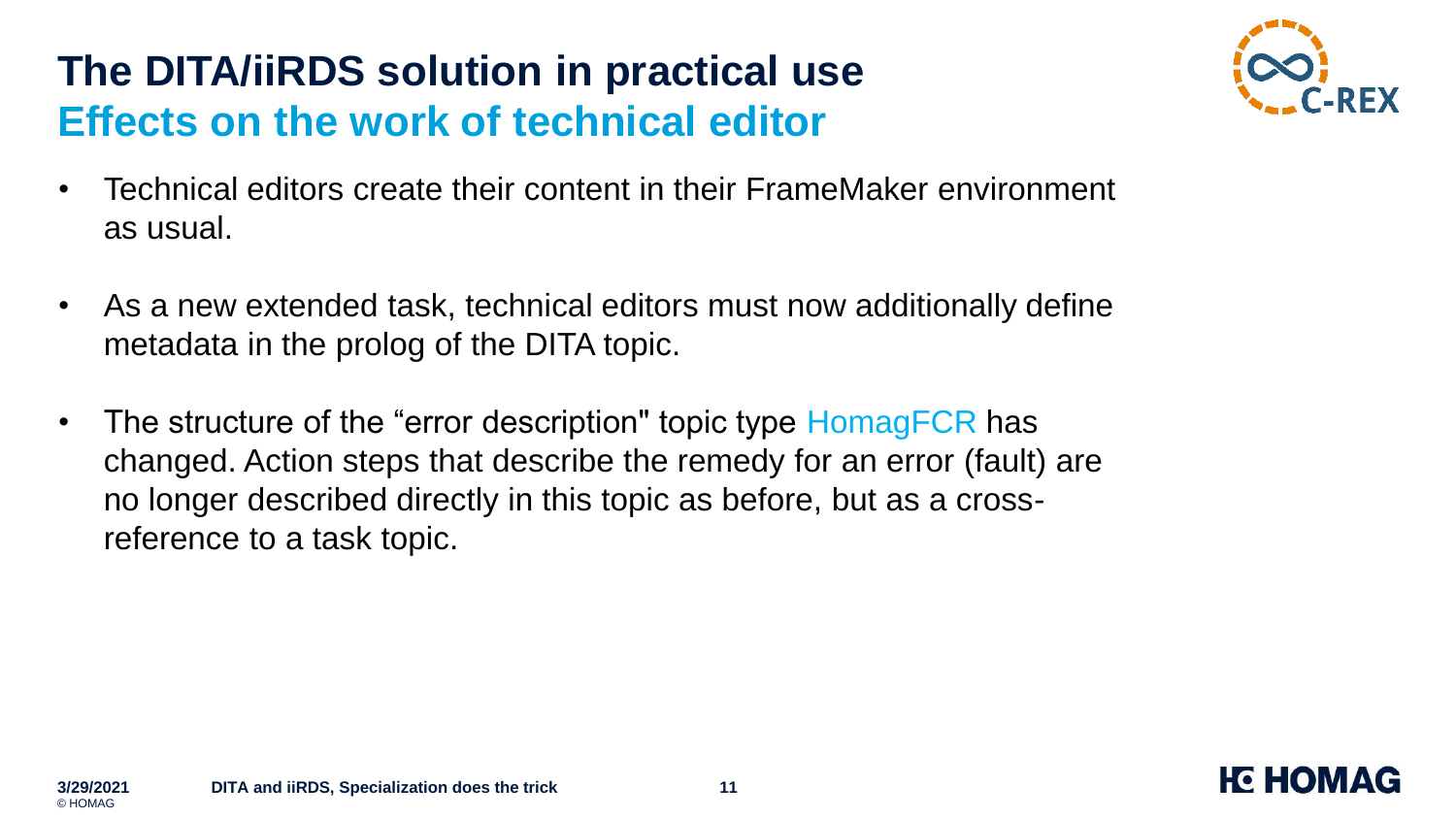# **The DITA/iiRDS solution in practical use Extension of Publication Process**



**HC HOM** 

- The publication process had previously served different publication channels, providing XLIFF, PDF, control files for the machine and training slides, among others.
- We have extended the process so that an iiRDS package is generated for the document type "Troubleshooting" and stored in SAP in addition to the other information on a module-specific basis.
- The HOMAG serviceAssist retrieves the information from SAP, where the iiRDS package is stored for the respective assembly, and imports it to the HOMAG cloud, where the corresponding access and forwarding to the app and the CRM system is then regulated.

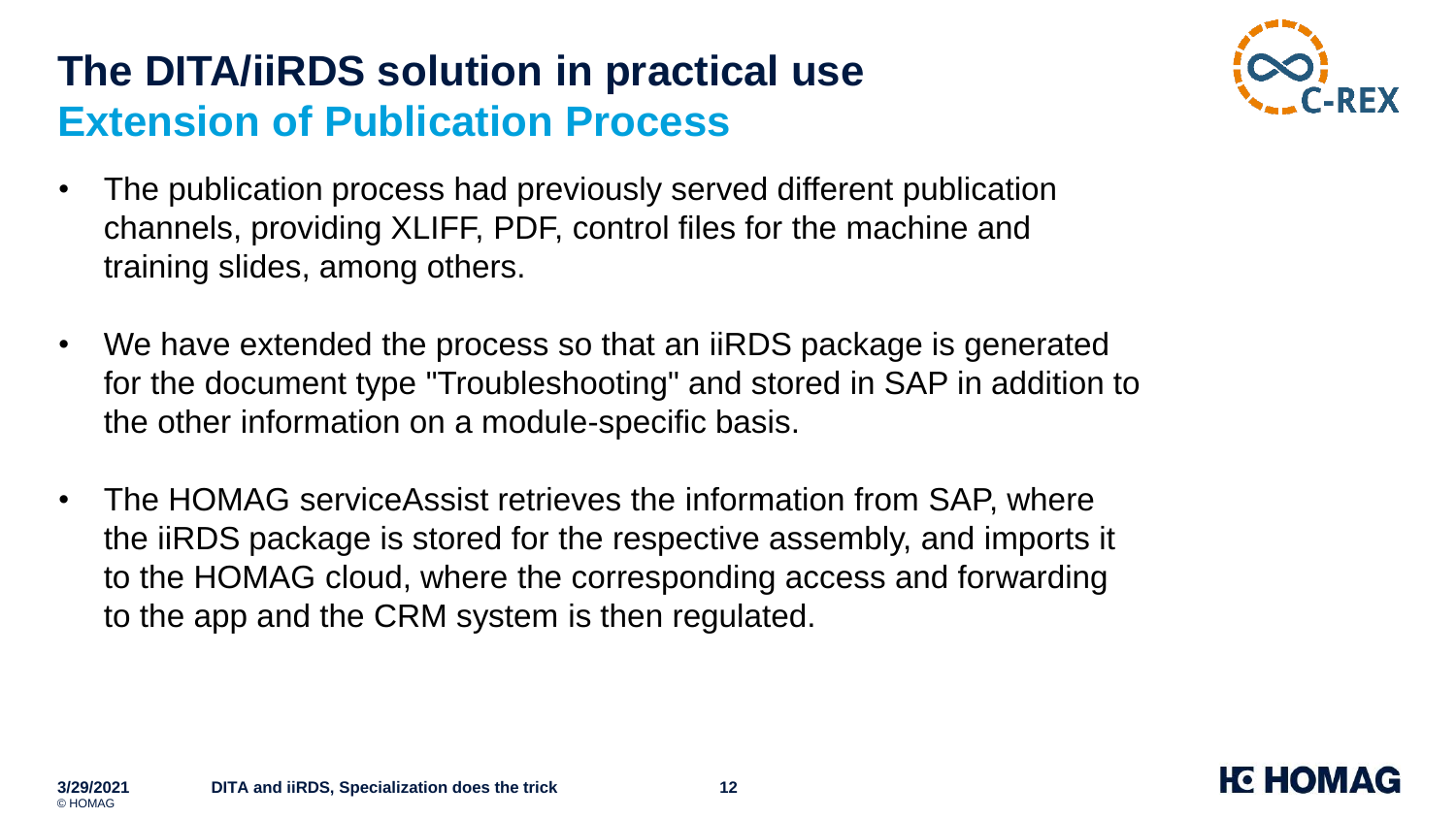

#### **Results and Benefits Retrieval of suitable information on mobile devices**

- The user receives suggested solutions on the tablet or smartphone.
- The information displayed is based on an iiRDS package that contains PDF and HTML content for the machine operator that relates precisely to the fault on the machine and provides possible solutions.

[Watch the video about the HOMAG](https://www.youtube.com/embed/aOzEgkK-X-M) ServiceAssist on Youtube





© HOMAG